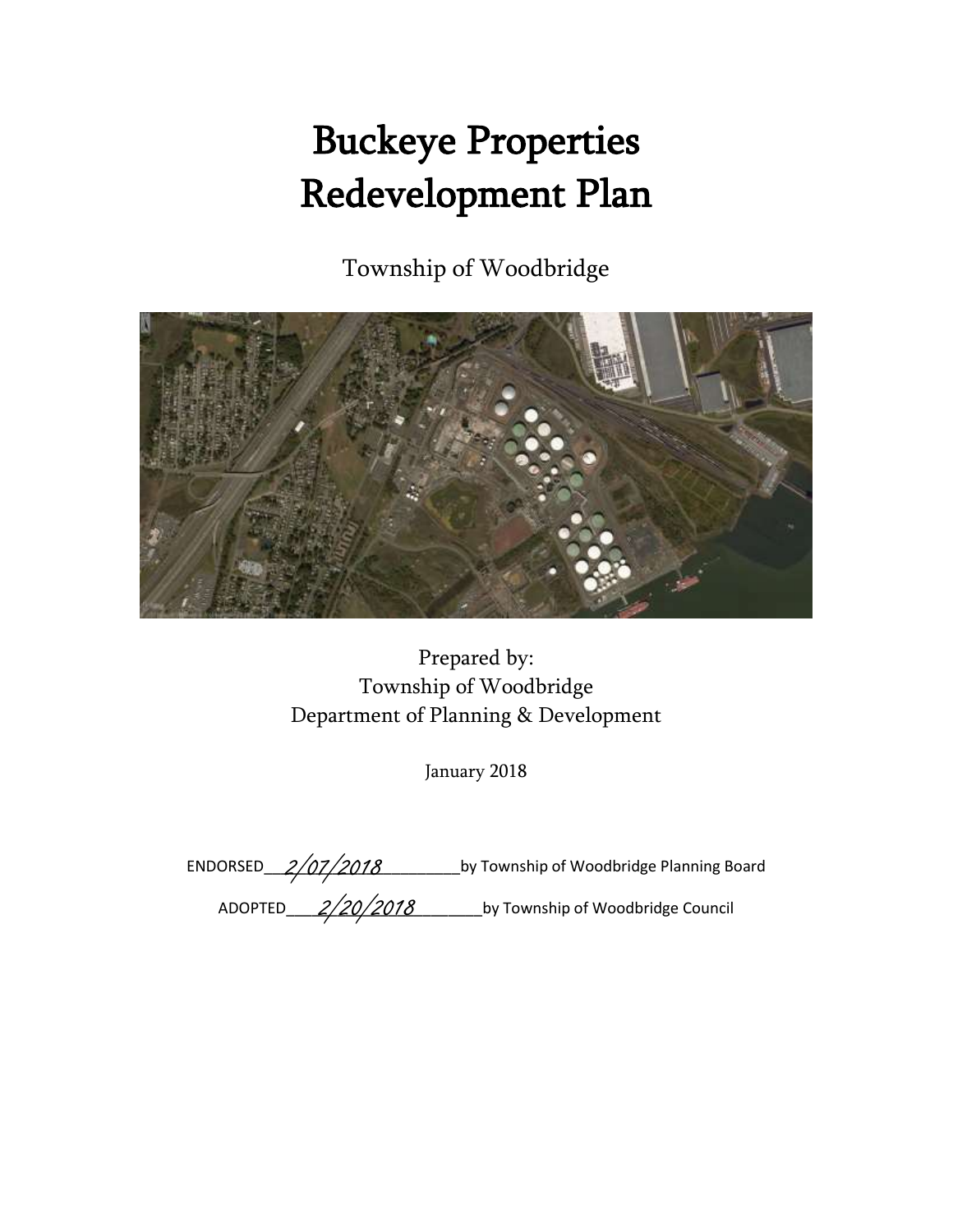# Buckeye Properties Redevelopment Plan

Township of Woodbridge

Prepared by Woodbridge Township Department of Planning & Development

> Marta E. Lefsky, A.I.C.P., P.P. License No. 05177

\_\_\_\_\_\_\_\_\_\_\_\_\_\_\_\_\_\_\_\_\_\_\_\_\_\_\_\_\_\_\_

Eric Griffith, A.I.C.P., P.P. License No. 33LI00622200

\_\_\_\_\_\_\_\_\_\_\_\_\_\_\_\_\_\_\_\_\_\_\_\_\_\_\_\_\_\_

Chris Kesici, A.I.C.P., P.P. License No. 33LI00618600

\_\_\_\_\_\_\_\_\_\_\_\_\_\_\_\_\_\_\_\_\_\_\_\_\_\_\_\_\_\_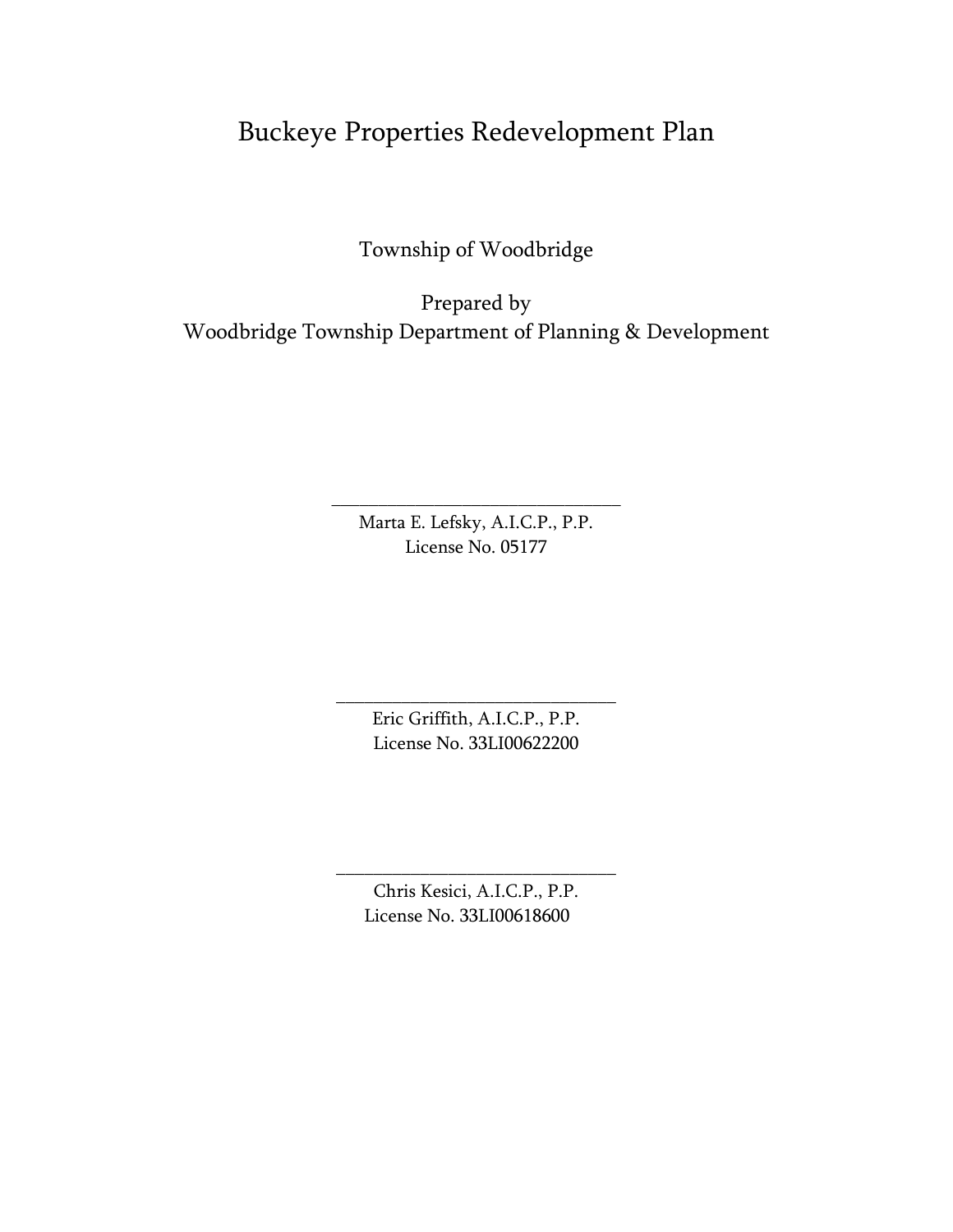# Table of Contents

| <b>BUCKEYE PROPERTIES REDEVELOPMENT AREA ZONING STANDARDS 10</b> |  |
|------------------------------------------------------------------|--|
| RELATIONSHIP OF PLAN TO THE TOWNSHIP LAND USE AND DEVELOPMENT    |  |
|                                                                  |  |
| BUCKEYE PROPERTIES REDEVELOPMENT PLAN RELATIONSHIP WITH          |  |
|                                                                  |  |
|                                                                  |  |

# Table of Figures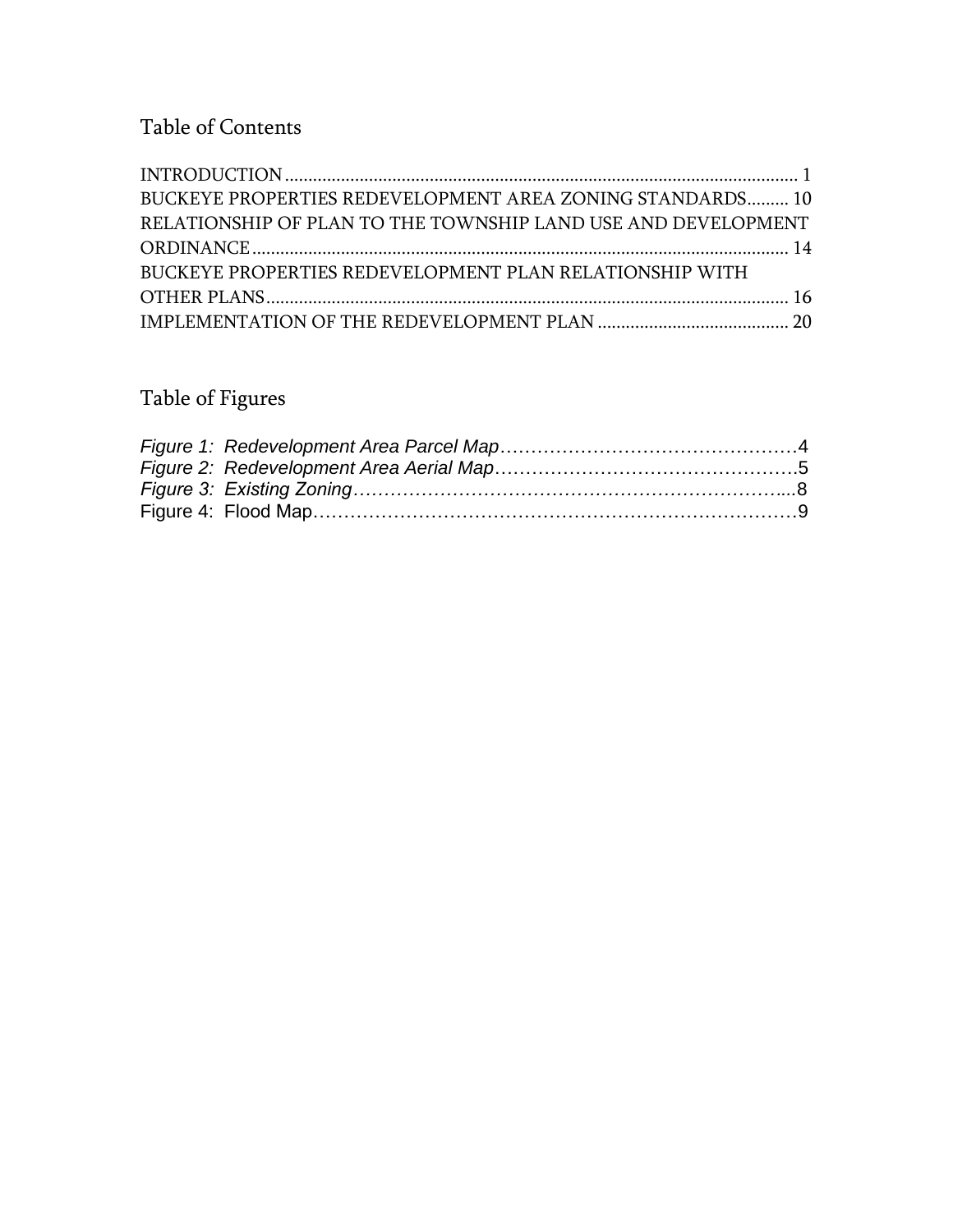# <span id="page-3-0"></span>INTRODUCTION

This Redevelopment Plan represents an opportunity to improve industrial space in the Port Reading section of Woodbridge Township. This plan will foster the transformation of properties into productive heavy industrial use. This Redevelopment Area should be a highly desirable location for a business to thrive.

The redevelopment of the Buckeye properties in Port Reading has unique challenges. In response to the physical and economic conditions in this particular area the Township Council requested that the Planning Board evaluate certain properties as a "non-condemnation area in need of redevelopment" on August 19, 2015. On September 1, 2015 the Council concluded that the Area did meet the criteria to be designated as a "non-condemnation area in need of redevelopment".

#### STATUTORY REQUIREMENTS

According to the Local Redevelopment and Housing Law (N.J.S.A. 40:A 12A-1, et. seq.) the Redevelopment Plan shall include an outline for the planning, development, redevelopment or rehabilitation of the project area sufficient to indicate:

- Its relationship to definitive local objectives as to appropriate land uses, density of population and improved traffic and public transportation, public utilities, recreational and community facilities and other public improvements;
- Proposed land uses and building requirements in the project area;
- Adequate provision for the temporary and permanent relocation as necessary of residents in the project area, including an estimate of the extent to which decent, safe, and sanitary dwelling units, affordable to displaced residents will be available in the existing local housing market;
- An identification of any property within the Redevelopment Area proposed to be acquired in accordance with the Redevelopment Plan;
- Any significant relationship of the Redevelopment Plan to:
	- A) The Master Plans of contiguous municipalities;
	- B) The Master Plan of the County in which the municipality is located; and;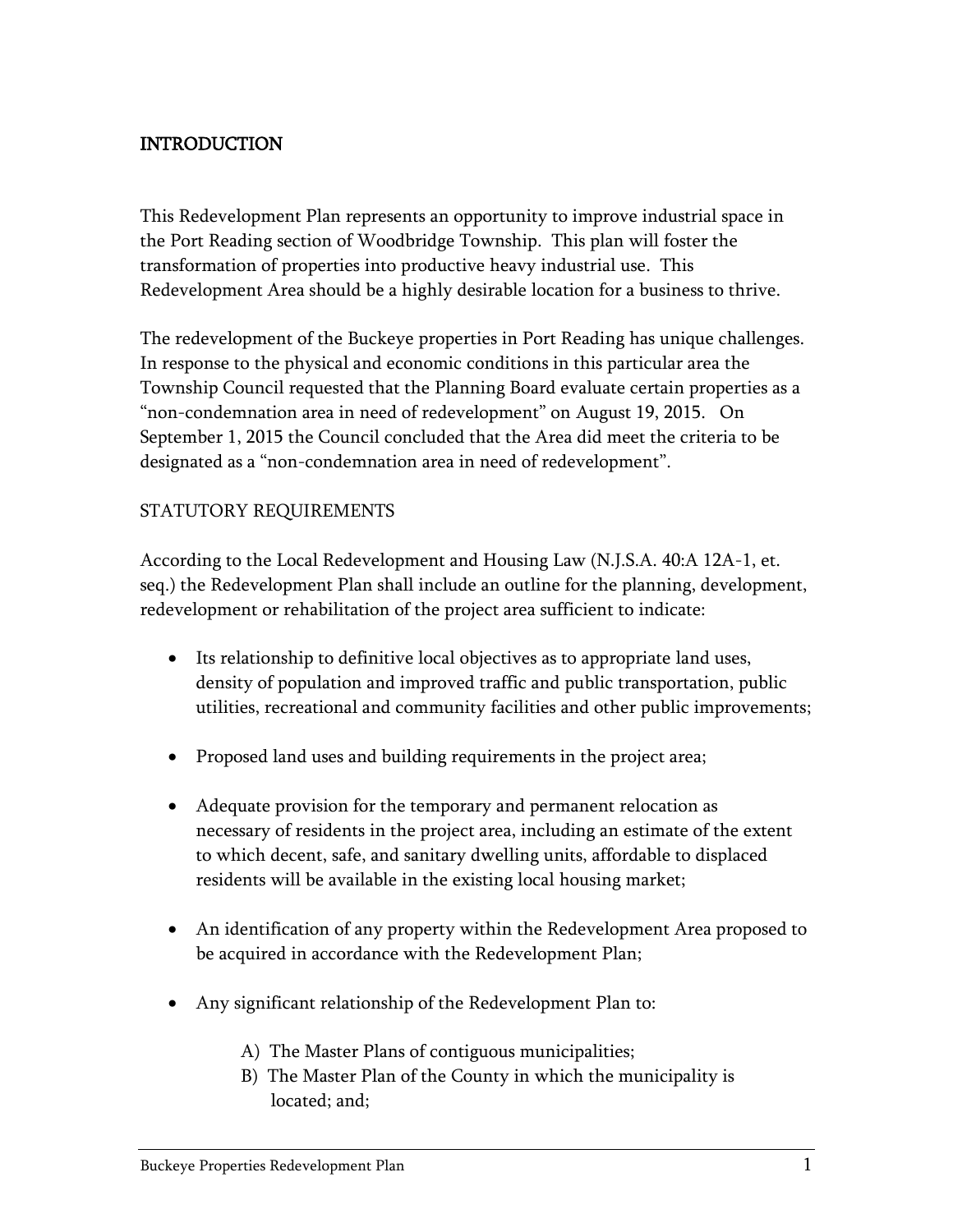C) The State Development and Redevelopment Plans adopted pursuant to the "State Planning Act."

#### PLANNING CONTEXT

The Township of Woodbridge is 24.2 square miles in size and located in northeastern Middlesex County. The Township of Woodbridge is bordered by Clark Township, the City of Rahway, the City of Linden, and Union County to the north; the Borough of Carteret, the Arthur Kill and the City of Perth Amboy to the east; the Raritan River to the south; and Edison Township to the west.

The Port Reading section is the eastern most section in the Township. It is generally bound by the Woodbridge Township sections of Avenel, Sewaren, and Woodbridge proper to the west, the borough of Carteret to the east, and the Arthur Kill to the south.

The Redevelopment Area is located at the intersection of Cliff Road and Milos Way in Port Reading and has extensive frontage along the Arthur Kill. This Redevelopment Plan promotes responsible, sustainable and resilient development as the Area is located within FEMA designated Special Flood Hazard Areas and areas of moderate flood risk, with most of the area mapped into AE and VE flood zones.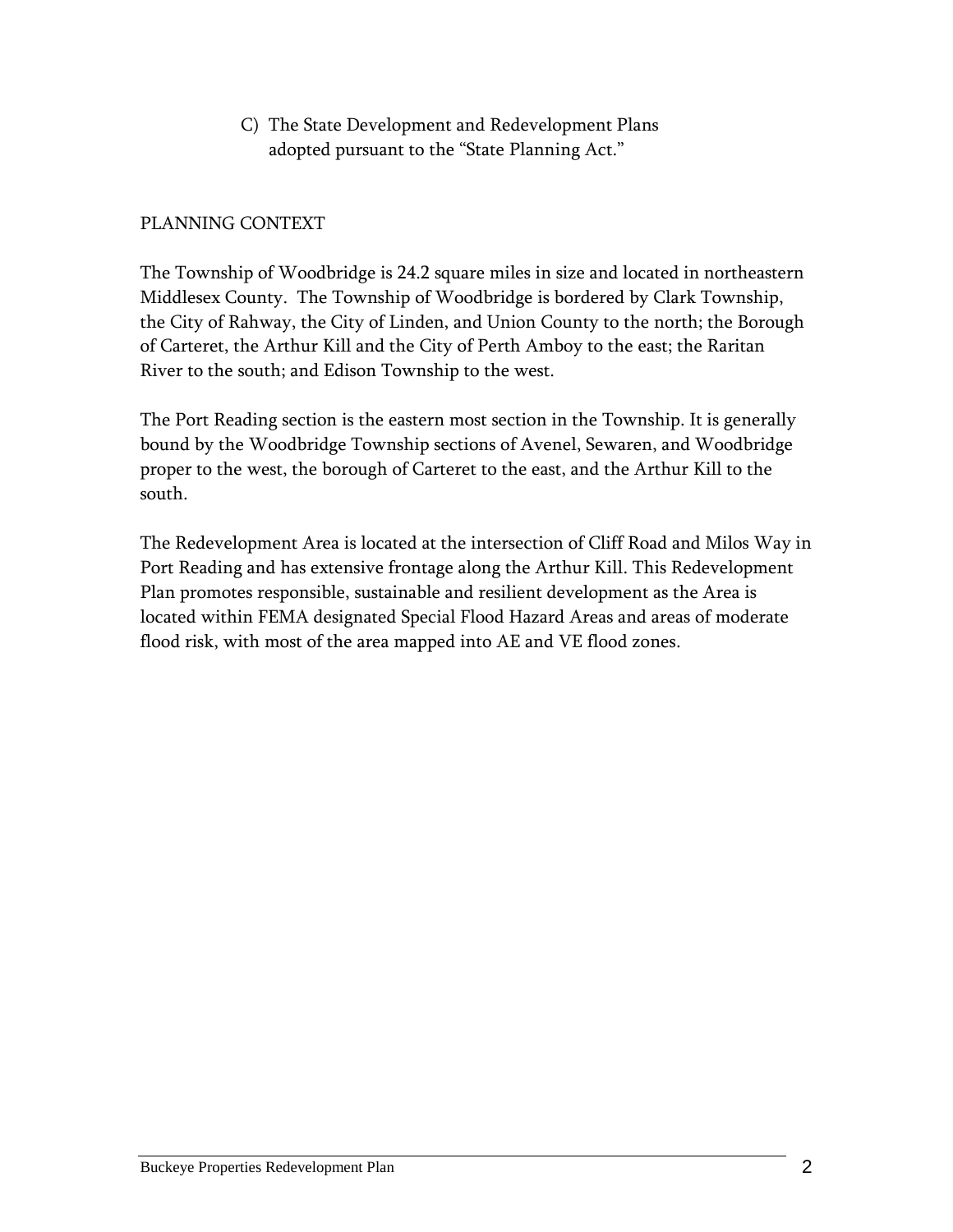| <b>Block</b>        | Lot                 |
|---------------------|---------------------|
| 756                 | 3                   |
| 756.01              | 2                   |
| 756.02              | 1                   |
| 757                 | 1                   |
| 760                 | 6                   |
| 760.01              | 2                   |
| 760.01              | 3                   |
| 760.01              | 8.012               |
| 760.02              | 1                   |
| 760.02              | 2                   |
| 760.02              | 3                   |
| 760.02              | 23.03               |
| 1095.01             | 6                   |
| <b>Smiths Creek</b> | <b>Smiths Creek</b> |

The Redevelopment Area consists of these parcels: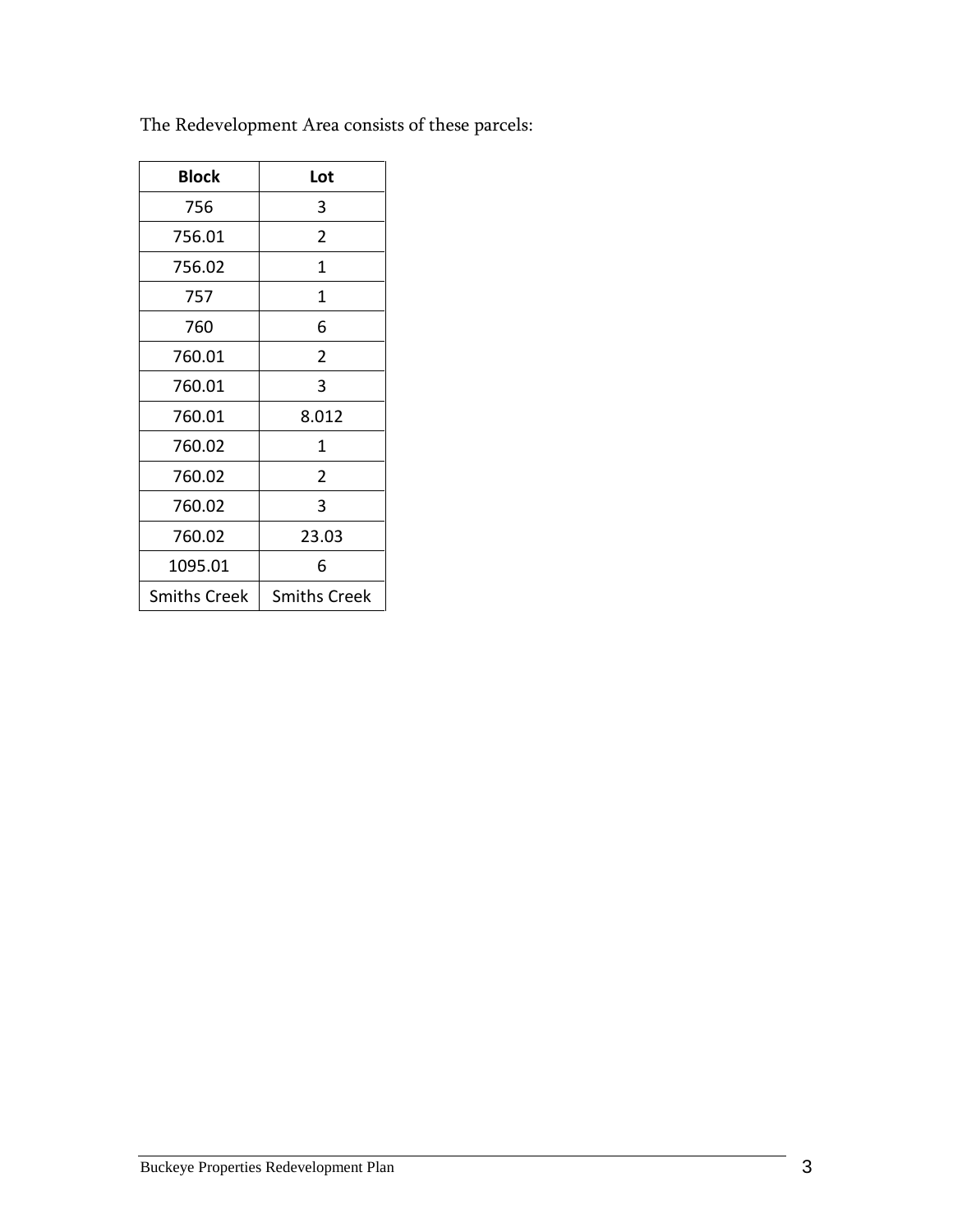<span id="page-6-0"></span>

*Figure 1: Redevelopment Area Parcel Map*

<span id="page-6-1"></span>January 2018 Updated Map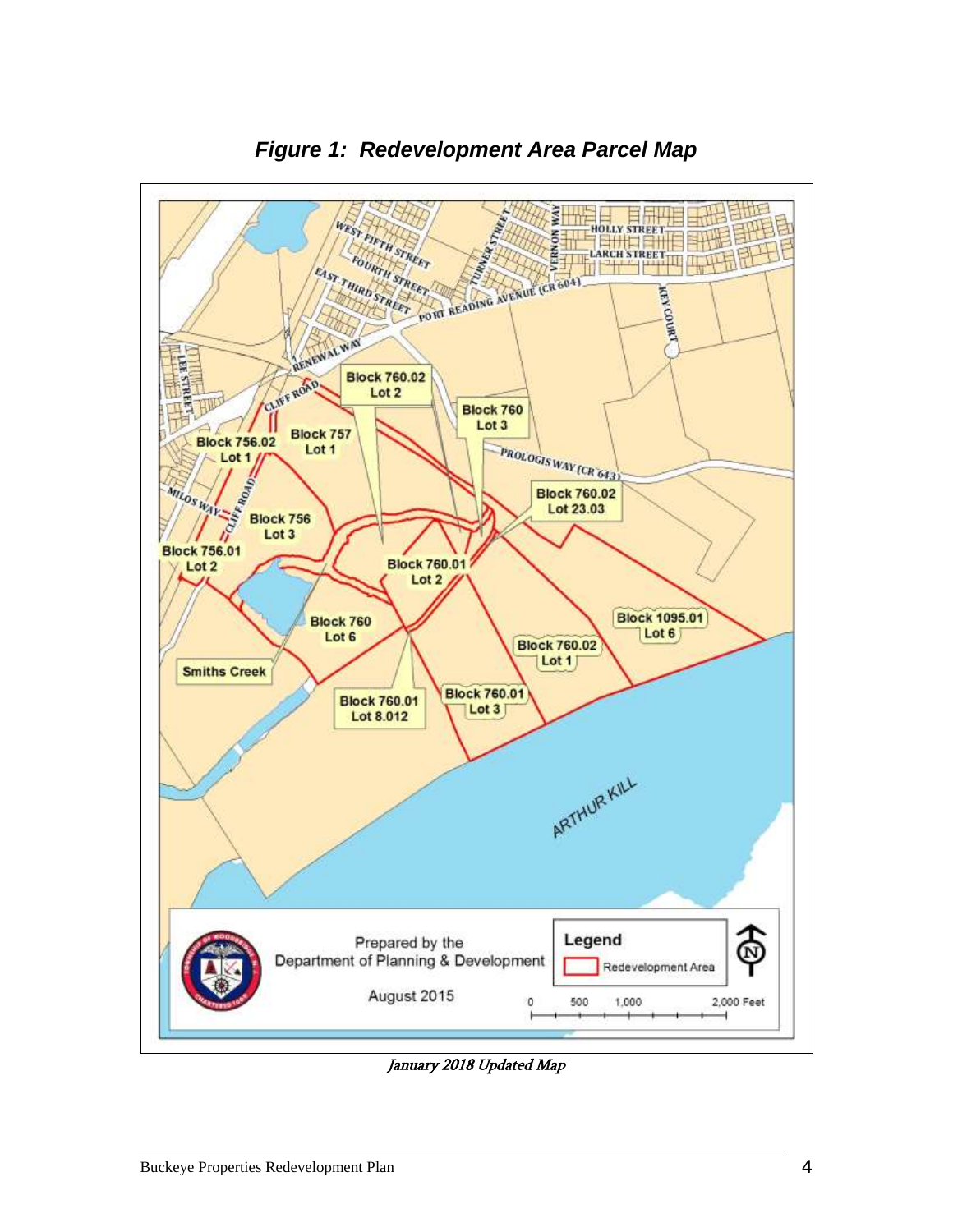![](_page_7_Picture_0.jpeg)

*Figure 2: Redevelopment Area Aerial Map*

January 2018 Updated Map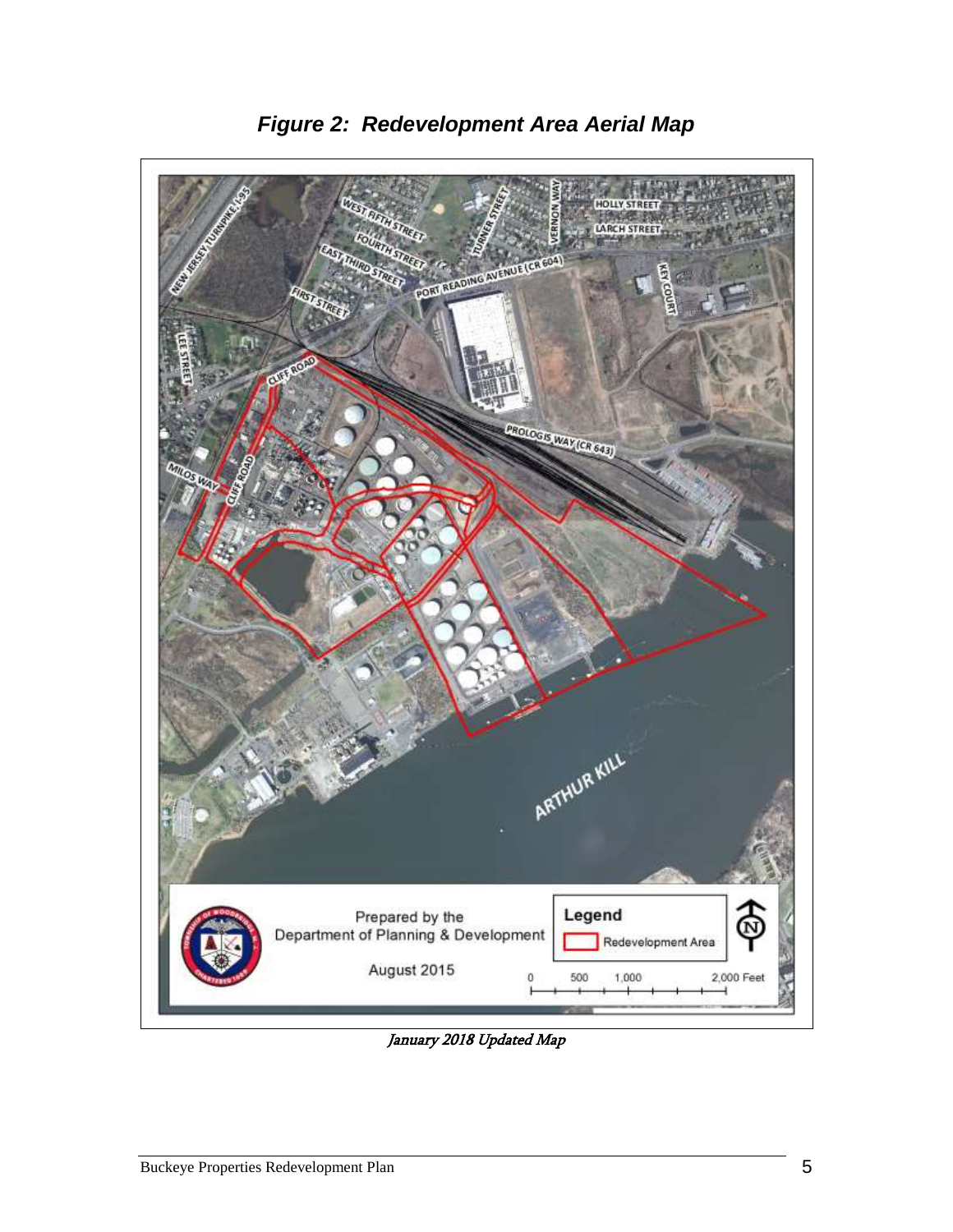#### HISTORY OF PORT READING

The Port Reading section of Woodbridge Township has a long history as an area of industry. In 1890, the Reading Railroad established a terminal for shipping coal on the Arthur Kill. A community soon developed around the port and the area became known as "Port Reading." Housing, as well as community facilities, such as St. Anthony's Roman Catholic Church and School # 9 were built for terminal workers and their families. Surviving from the terminal is the McMyler Coal Dumper, an enormous device used to collect coal from hopper cars and dump it onto barges.

Port Reading underwent significant redevelopment in the early 1970's as Woodbridge Township implemented "Project Bowtie," an urban renewal project. Project Bowtie resulted in the rehabilitation of 225 housing units; 34 new single family homes; new community facilities, such as a new pool, post office, firehouse, library, parks, and a new School # 9. The project also included many new infrastructure improvements, such as new streets, curbs, and public utilities.

In 2003, the Prologis Corporation purchased a former 235-acre PSE&G site, brownfield site fronting Port Reading Avenue, Port Reading's main commercial road. The multi-building warehouse facility , is known as the Port Reading Business Park, commenced its building in November 2007. As part of the Prologis development, in December 2007 an extension of Industrial Highway opened, diverting an estimated 1,200 trucks from Port Reading Avenue.

The Buckeye properties in the redevelopment area were owned and operated by the Hess Corporation. The site was primarily used to refine crude oil and store oil in above ground storage tanks. The oil refinery was built in 1958. Visible from miles away, the red-lettered-lighted smoke stack of the Hess refinery was an iconic image for generations. During its operation, the facility employed over 2,000 people and produced 70,000 barrels of product per day. As the Hess Corporation sold off assets and restructured, the facility was purchased by Buckeye Port Reading Terminal, LLC.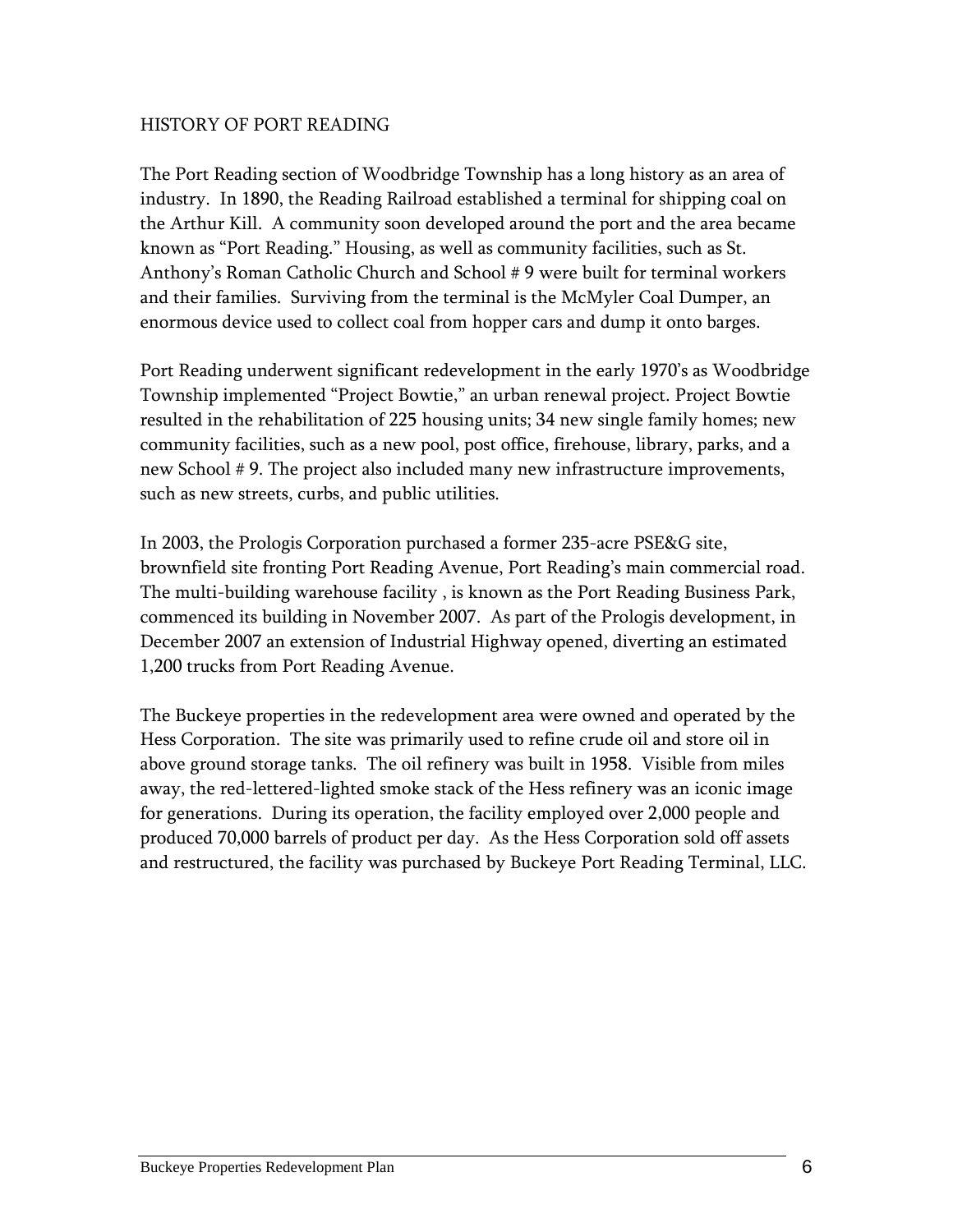## MASTER PLANNING AND ZONING DESIGNATION HISTORY

The Township Master Plan recognizes that the current land use for this area is industrial. The Master Plan's Land Use Plan map proposes this area be zoned M-2 Heavy Industrial

## PLAN GOALS

The overall goal of this Redevelopment Plan is to address the existing conditions that have negatively impacted the Area and comprehensively upgrade the area for redevelopment. The Township aims to reach the following goals:

- To stimulate economic investment in the Area;
- To promote the effective use of all the Redevelopment Area properties and to increase property tax base;
- To develop a safe and modern industrial site;
- To improve the physical appearance of the Area.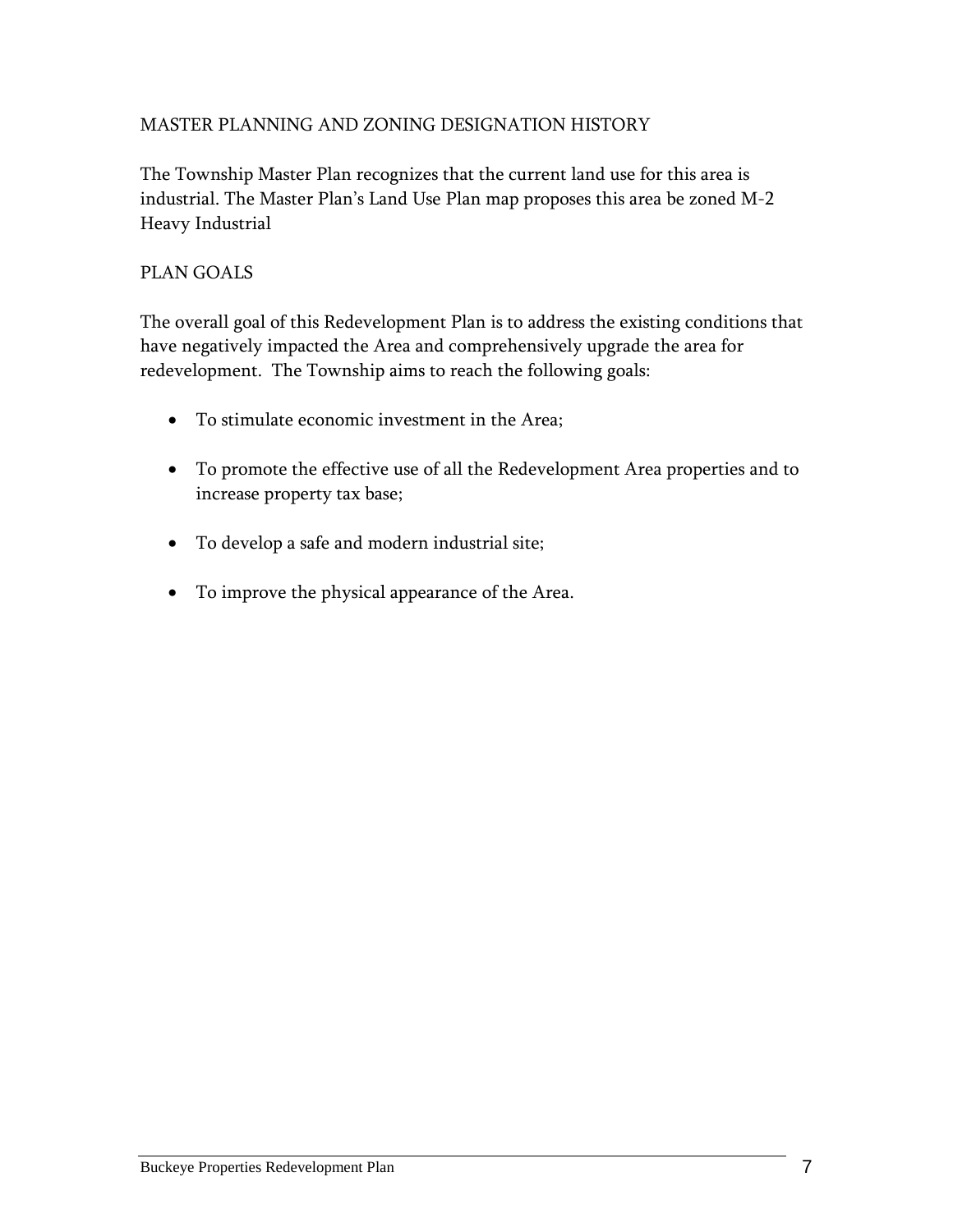<span id="page-10-0"></span>![](_page_10_Figure_0.jpeg)

*Figure 3: Existing Zoning*

January 2018 Updated Map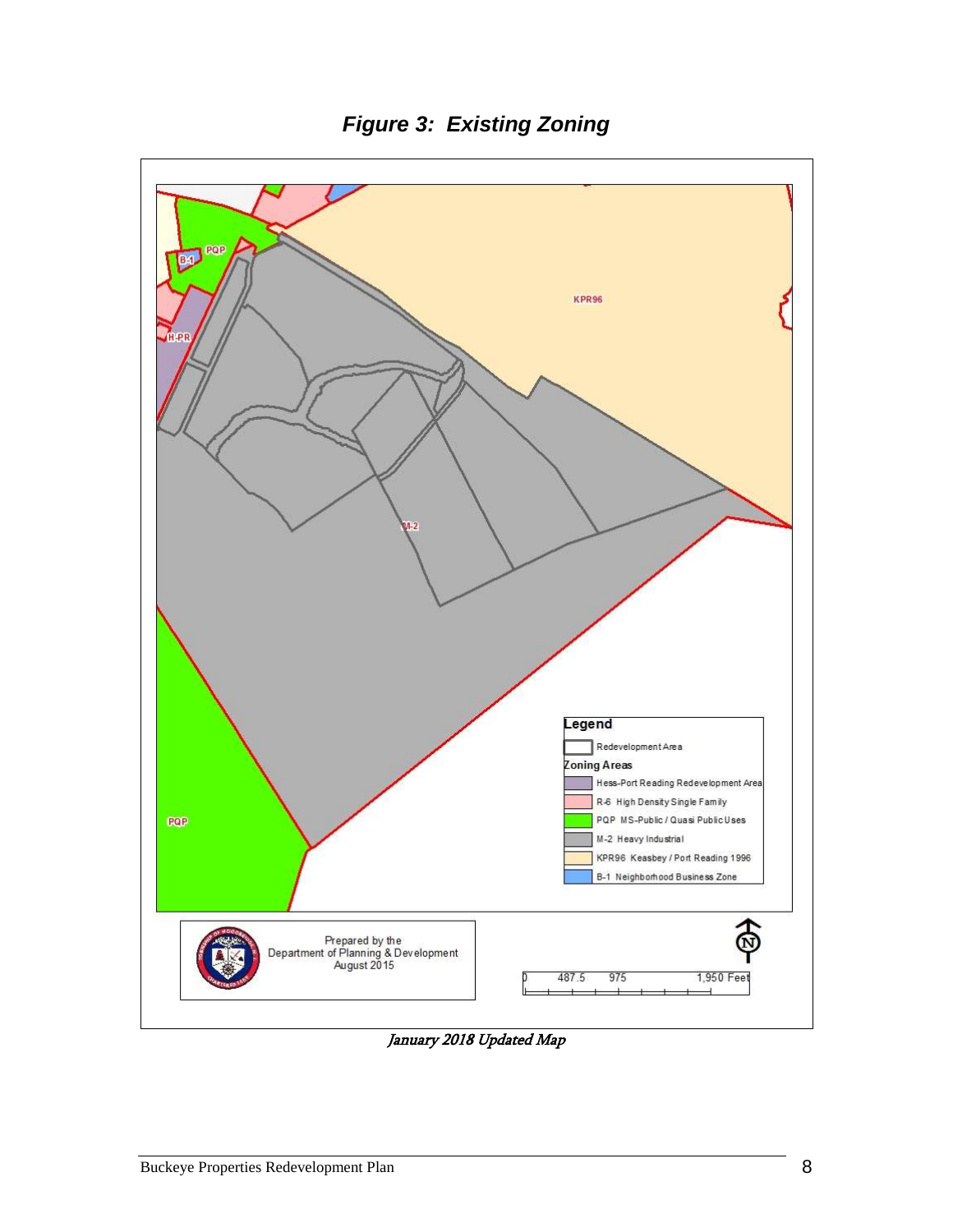![](_page_11_Figure_1.jpeg)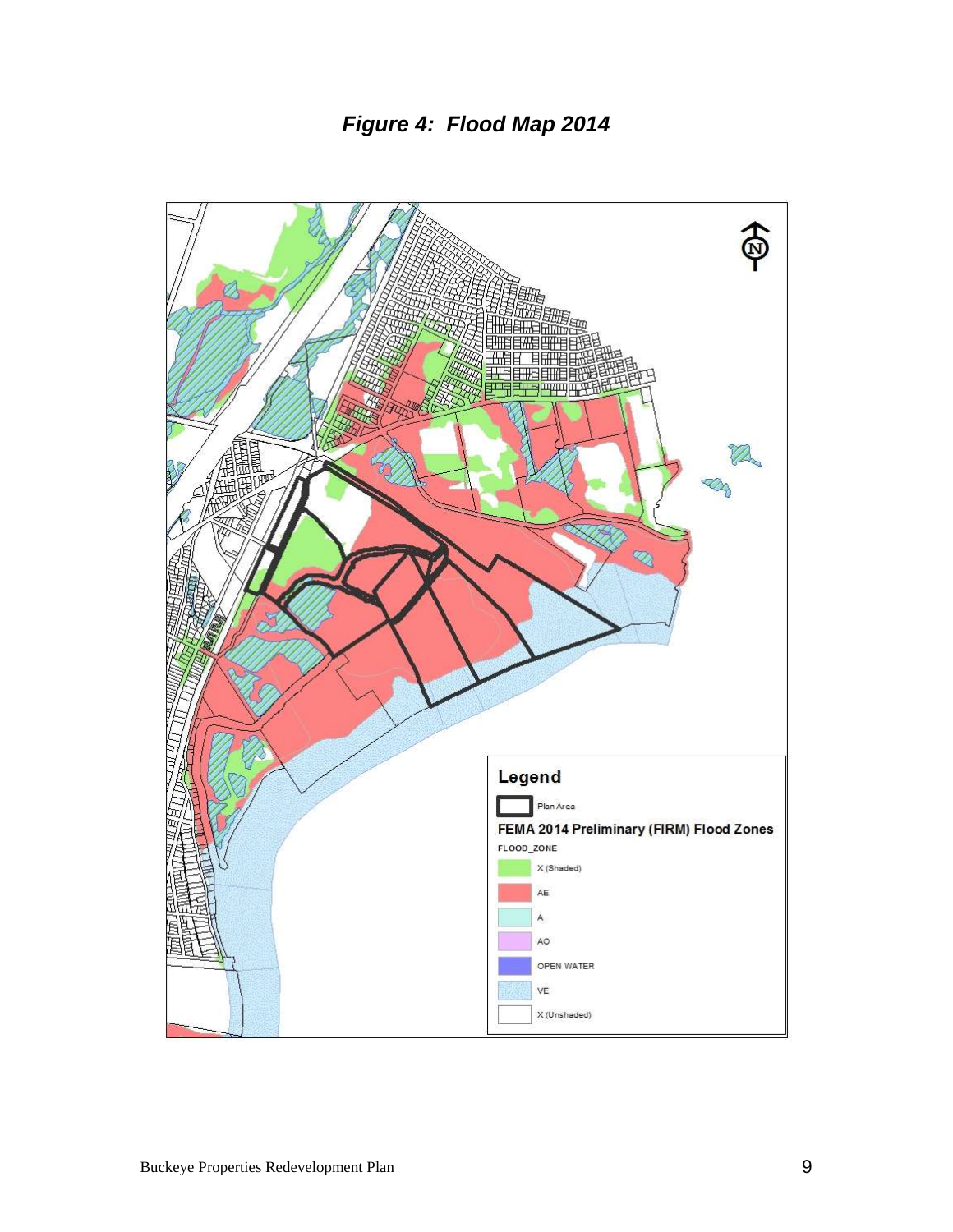# <span id="page-12-0"></span>BUCKEYE PROPERTIES REDEVELOPMENT AREA ZONING STANDARDS

It is the intent of this Plan to encourage the redevelopment of the Area by improving current infrastructure to existing businesses and protect environmentally sensitive land. This Redevelopment Plan promotes responsible, sustainable and resilient development as the Area is located within FEMA designated Special Flood Hazard Areas and areas of moderate flood risk, with most of the area mapped into AE and VE flood zones.

The following standards contain information pertaining to the purpose of the district; the permitted and accessory uses; bulk standards; and other district-specific standards. The general design standards apply to all zones. The evaluation of any proposal submitted under the Redevelopment Plan shall be based upon sections of this Redevelopment Plan entitled Relationship of Plan to the Township Land Development Regulations including District and Design Standards.

Purpose: The purpose of this Redevelopment Zone is to enhance current industrial properties.

# Permitted Uses:

A building may be erected, altered or used and a lot or premises may be occupied and used for any of the following purposes:

- Manufacturing of light or heavy machinery
- Manufacturing of food products
- Manufacturing of spirituous liquors
- Manufacturing of concrete or plastic products
- Laboratories, including manufacturing, but not clinics, comprising any of the following: biological, chemical, dental, pharmaceuticals and general research.
- Petroleum refining, oil storage for wholesale purposes or accessory to a plant for the refining of crude oil or the manufacture of petroleum products, including pipelines for the transportation of oil and refined products accessory to such storage, refining or manufacturing uses
- Railroad classification, freight or storage yards, railroad shops and all appurtenances thereto
- Chemical manufactures not involving noxious odors or danger from fire or explosives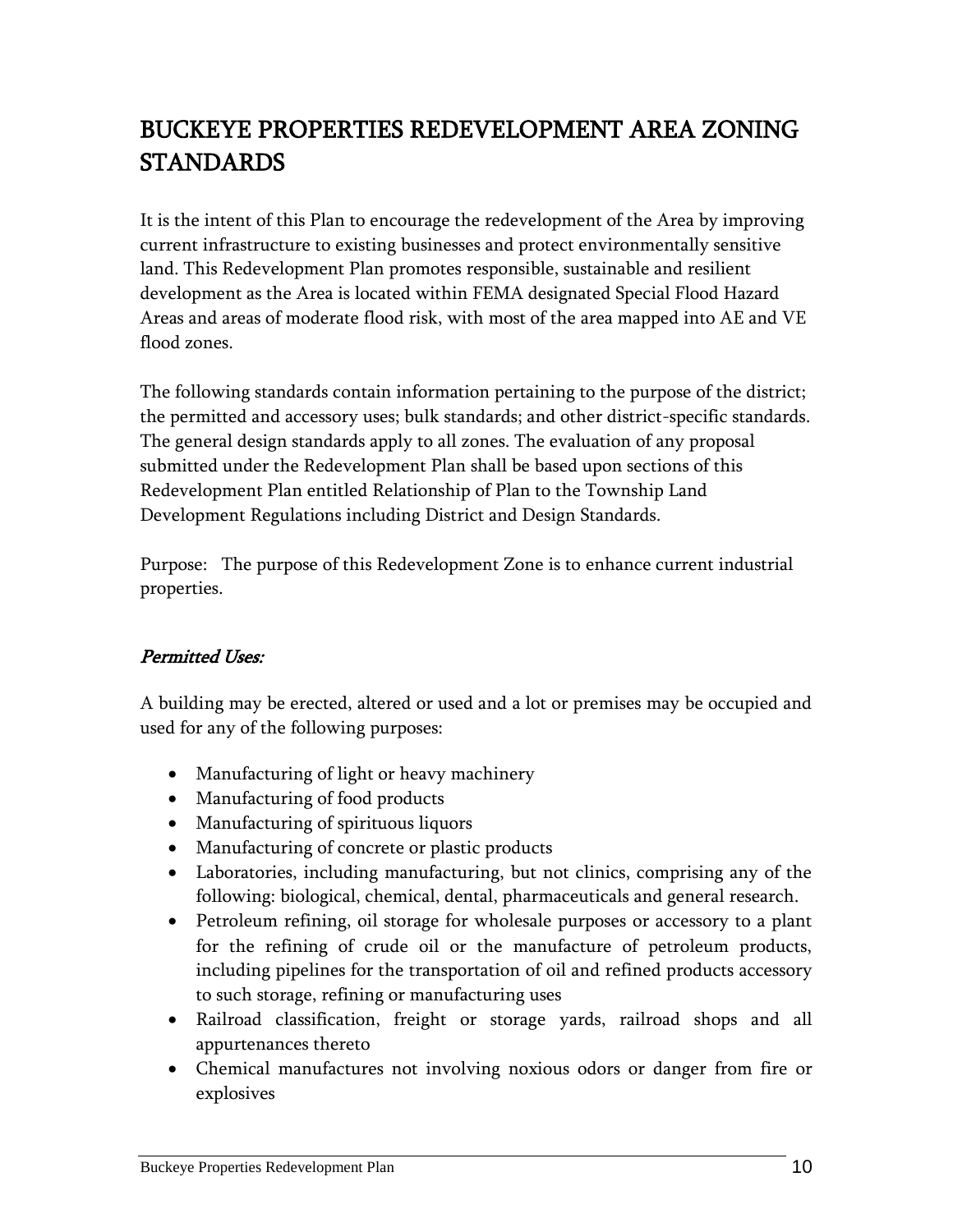- Concrete central mixing and proportioning plants
- Electricity production plants
- Manufacturing of metal and metal products, processing, fabrication and assembly
- Warehouses, wholesale sales, storage and distribution
- In addition to any of the above, any industry not inconsistent with the above that is totally similar in purpose, function, character and effort

#### Accessory Uses:

- Offices connected to the principal use; private garage space for the storage of vehicles operated exclusively as part of a permitted use; signs, fences and hedges, parking and other customary accessory uses and structures which are clearly incidental to the principal structure and use
- Infrastructure constructed in support of any of the permitted primary uses

# Bulk Standards:

## Principal Building:

- Minimum lot size: 100 acres of contiguous lot area
- Minimum lot width: 100 feet
- Minimum lot depth: 150 feet
- Minimum front yard setback (measured from the future street right-of-way): 60 feet
- Minimum rear yard setback: 50 feet
- Minimum side yard setback: 30 feet
- Minimum total side yard setback: 50 feet
- Side and rear yard setbacks may be reduced as follows: No side or rear yard shall be required when the boundary line is a railroad right of way.
- Maximum structure coverage: 70%
- Maximum impervious coverage: 90%
- Maximum building height: 70 feet
- Maximum accessory infrastructure height: 85 feet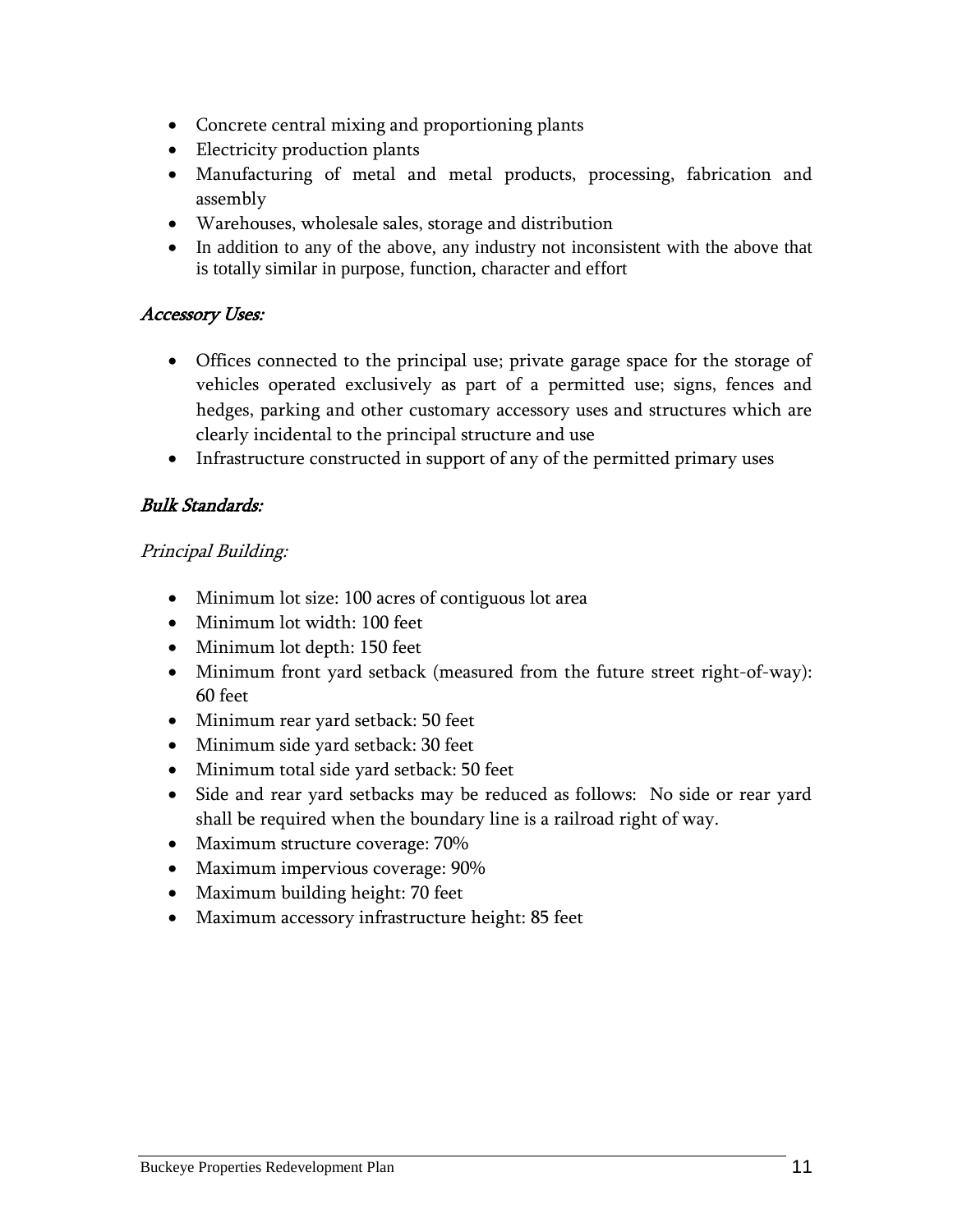#### Accessory Buildings and Structures:

 Accessory buildings, infrastructure, and uses, shall meet all the setback requirements of a principal building

## Additional Standards:

## Off-street parking and loading is required subject to the following conditions:

- Manufacturing, research, industrial, warehouses, wholesale or laboratories one (1) parking space for each employee employed at one (1) time on maximum shift, plus ten percent 10% of the employee spaces for visitors, not to exceed (40)
- Offices, office buildings, office research buildings: one (1) parking space for each three hundred (300) square feet of net floor area (not including common areas)

#### Loading and Unloading:

Loading and unloading shall be provided according to the following schedule:

| <b>GROSS FLOOR AREA</b> | <b>SPACES REQUIRED</b> |
|-------------------------|------------------------|
| 4,000 to 25,000         |                        |
| 25,001 to 50,000        | רי                     |
| 50,001 to 75,000        | З                      |
| 75,001 to 100,000       |                        |
| Each Additional 50,000  | 1 Additional           |

#### Screening:

 Loading facilities open to public view shall be screened from public view by a solid fence and evergreen shrubs not less than six (6) feet high

#### Landscaping:

• Site considerations – Natural site features, such as existing trees, streams, rock outcroppings etc, shall be preserved wherever possible. Whenever such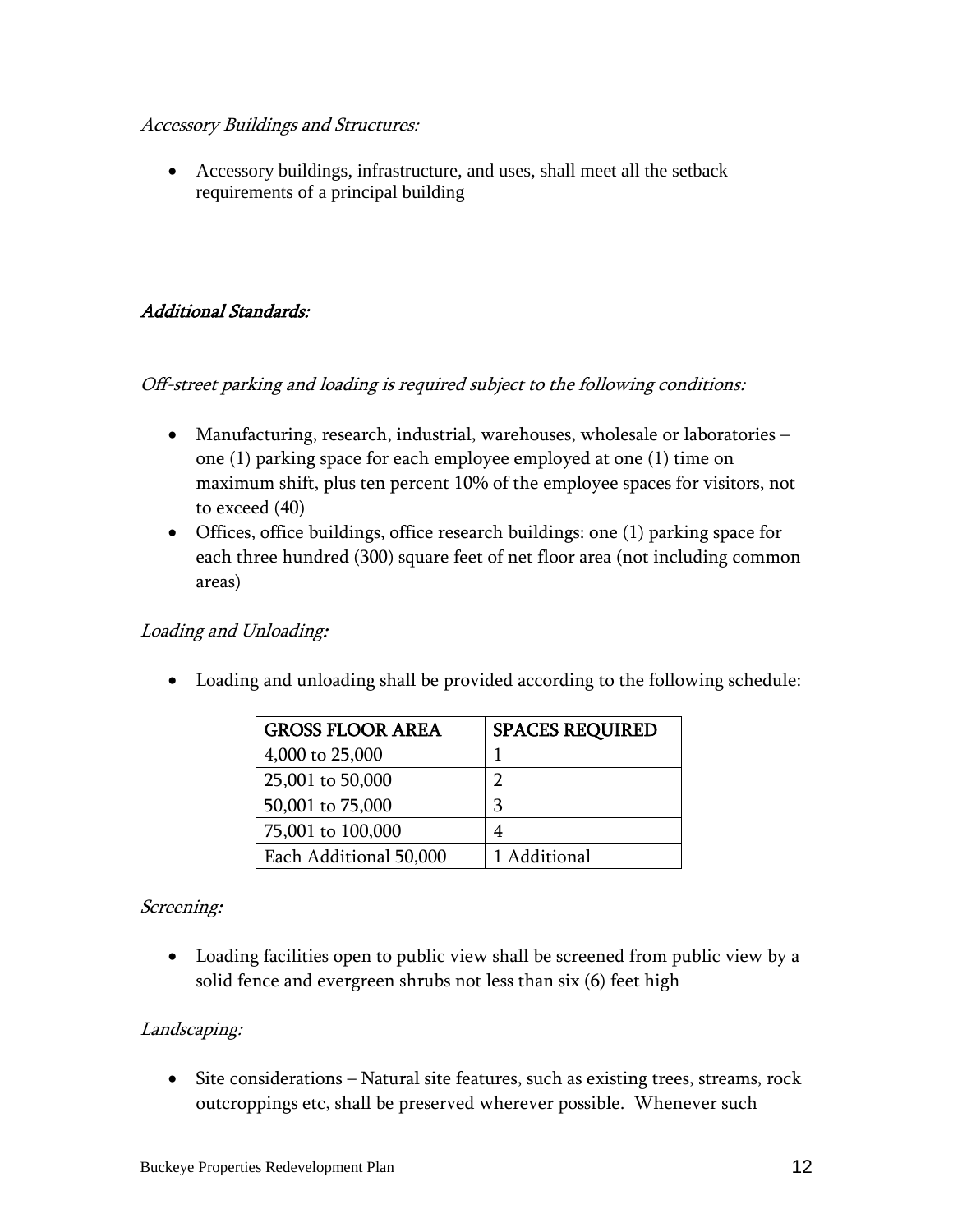natural features are absent or insufficient or have been destroyed during the development of the site, additional new plantings of a sufficient size as determined by the municipal agency shall be established to provide environmental protection to beautify the buildings and grounds and to provide privacy, shade and the screening out of objectionable features created on the site

- All street trees and on-site deciduous shade trees shall not be less than 2  $\frac{1}{2}$ inches in diameter, measured one (1) foot above the root crown
- All trees to be removed shall be done so in compliance with the Replacement of Trees section of the Township's Land Use and Development Ordinance

## Outside Storage:

- No outside storage of materials, raw or finished, shall be stored in any yard or open area unless as part of site plan review before the Planning Board, the designated Redeveloper/Applicant presents a landscape screening plan that appropriately addresses the Township's aesthetic concerns
- All outside agency rules and regulations must be complied with, including but not limited to the New Jersey Department of Environmental Protection

#### Circulation:

 Efforts shall be made to improve vehicular circulation and the obsolete layout and design of the existing site.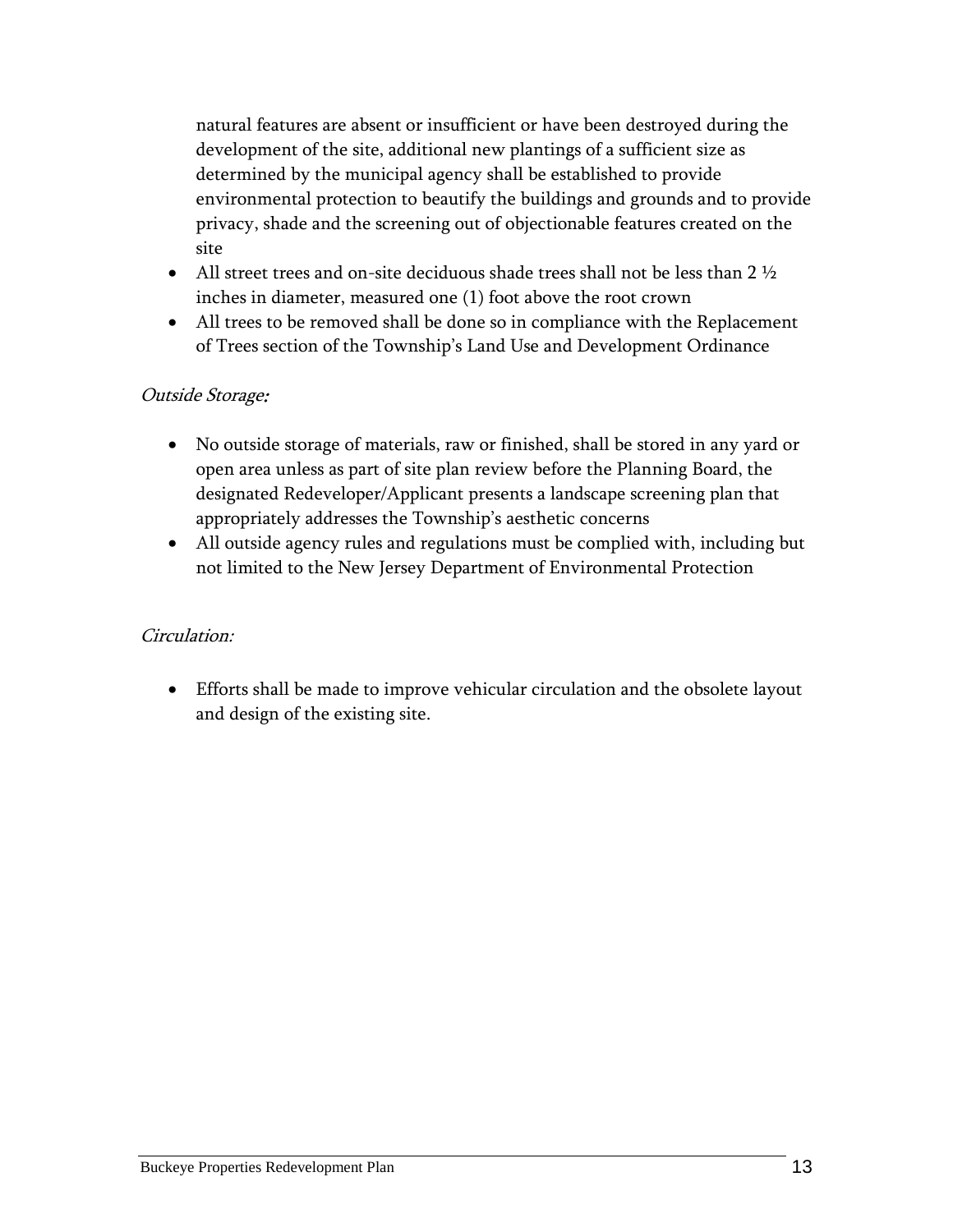# <span id="page-16-0"></span>RELATIONSHIP OF PLAN TO THE TOWNSHIP LAND USE AND DEVELOPMENT ORDINANCE (APPLICATION & PROCESS)

The Redevelopment Areas shall be redeveloped in accordance with the standards detailed in this Redevelopment Plan. This Plan supersedes the use and bulk provisions of the Township Land Use and Development Ordinance (Chapter 150) for the Redevelopment Area unless specifically referenced. Other Township regulations affecting developments that are in conflict are superseded by this Plan; however, existing engineering standards, performance standards and definitions shall apply.

In connection with site plan or subdivision applications, the Planning Board may grant deviations from the regulations contained within this Redevelopment Plan where by reason of exceptional narrowness, shallowness or shape of a specific piece of property or by reason of exceptional topographic conditions, pre-existing structures or physical features uniquely affecting a specific piece of property, or by reason of an extraordinary and exceptional situation uniquely affecting a specific piece of property or the structures lawfully existing thereon, the strict application of any provision of, or regulation adopted pursuant to this Redevelopment Plan would result in peculiar and exceptional practical difficulties to, or exceptional or undue hardship upon, the developer or redeveloper of such property. The Planning Board may also grant a deviation from the regulations contained within this Redevelopment Plan related to a specific piece of property where the purposes of this Redevelopment Plan would be advanced by such deviation from the strict application of the requirements of this Plan and the benefits of granting the deviation would outweigh any detriments. In connection with site plan or subdivision applications, the Planning Board may grant deviations from the regulations contained within this Redevelopment Plan, pursuant to the criteria of N.J.S.A. 40:55D-70c(1) and (2) for bulk variances, and such deviations shall not be considered an amendment to this Redevelopment Plan. No deviations may be granted under the terms of this section unless such deviations can be granted without resulting in substantial detriment to the public good and will not substantially impair the intent and purpose of the Redevelopment Plan.

The Planning Board may grant exceptions or waivers of design standards from the requirements for site plan or subdivision approval as may be reasonable and within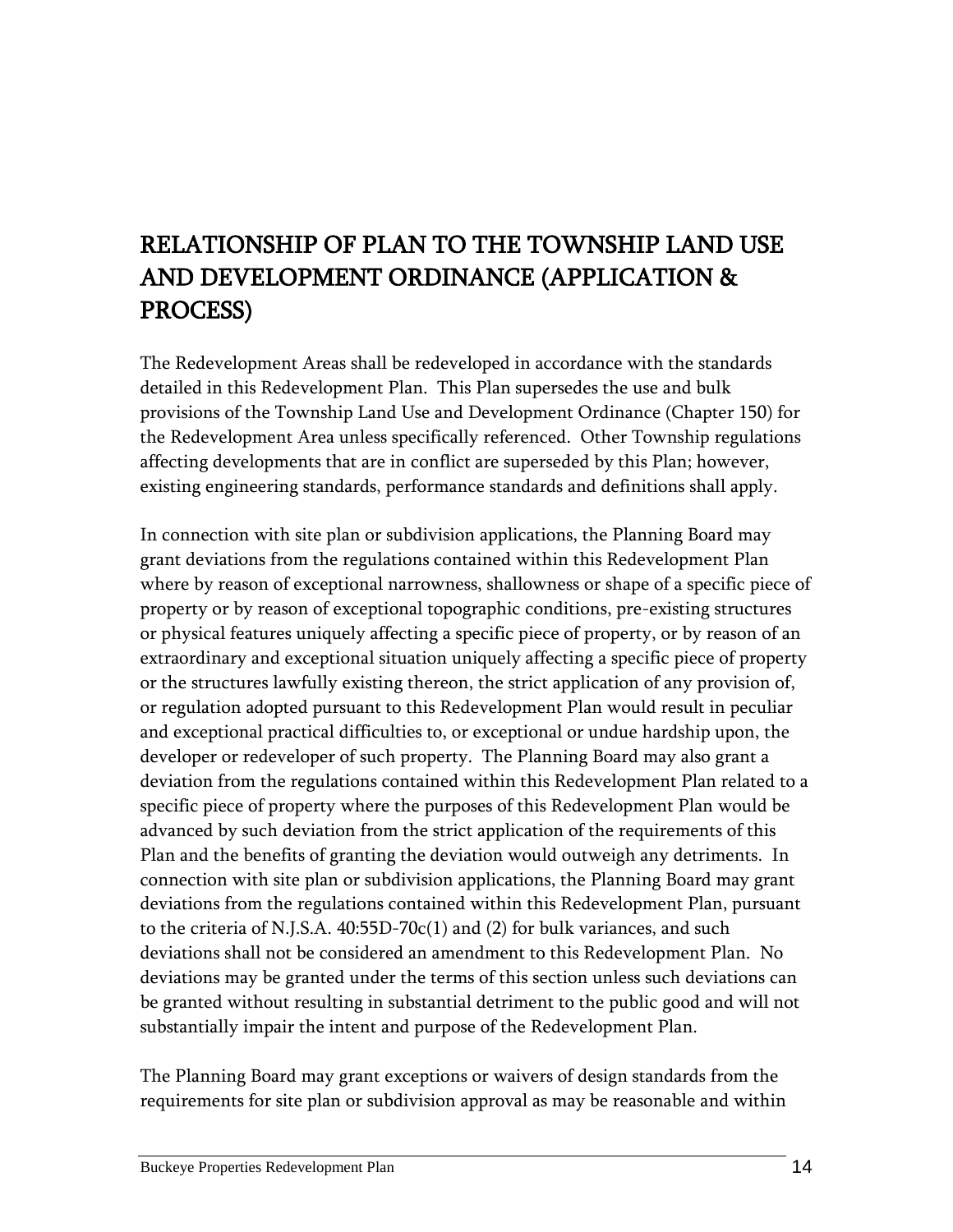the general purpose and intent of the provisions for site plan review and/or subdivision approval within the Plan, if the literal enforcement of one or more provisions of the Plan is impracticable or would exact undue hardship because of peculiar conditions pertaining to this site. No deviations may be granted which will result in permitting a use that is not a permitted use within this Redevelopment Plan. Any deviations from standards of this Plan that results in a "d" variance pursuant to N.J.S.A. 40:55D-70d shall be addressed as an amendment to the Plan rather than via variance relief through the Township's Zoning Board of Adjustment. An application requesting a deviation from the requirements of this Redevelopment Plan shall provide public notice of such application in accordance with the public notice requirement set forth in N.J.S.A. 40:55D-12. All development must be approved by the Planning Board and shall be submitted through the normal site plan and subdivision procedures as identified as N.J.S.A. 40:55D, et seq.

Final adoption of this Redevelopment Plan by the Township Council shall be considered an amendment to the Township of Woodbridge Land Use and Development Ordinance and Zoning Map. Unless otherwise defined in the Plan, terms used in this Plan shall have the same meaning as defined in the Township's Land Use and Development Ordinance.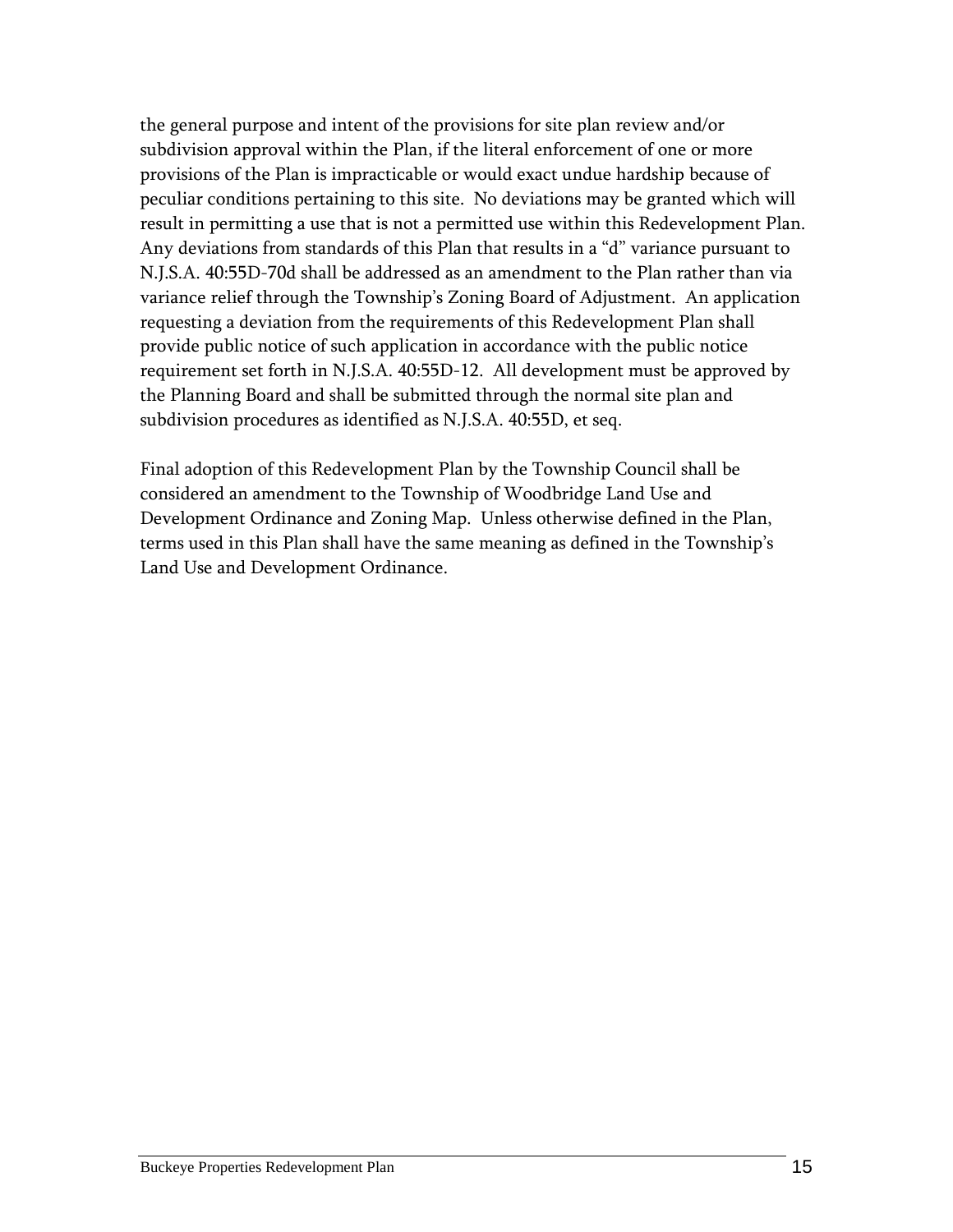# <span id="page-18-0"></span>BUCKEYE PROPERTIES REDEVELOPMENT PLAN RELATIONSHIP WITH OTHER PLANS

# RELATIONSHIP TO THE TOWNSHIP MASTER PLAN

The Township of Woodbridge's last comprehensive Master Plan was prepared in February 2009 and reexamined in 2016. The Master Plan recommended this area be devoted to M-2 Heavy Industrial.

The Master Plan adopted the following goals that are relevant to this Plan:

- To control industrial development:
	- o By limiting industrial development to land suitable for industrial use, including sites with flat topography, good drainage and access to arterial and primary roadways.
	- o To exclude residential uses from industrial areas
- To expand and protect the Township's ratable base through the attraction and retention of nationally known and respected companies

For all these aforementioned reasons, this redevelopment plan is consistent with the Township Master Plan.

#### MASTER PLANS OF ADJACENT MUNICIPALITIES

The Buckeye Properties Redevelopment Area is located along Cliff Road and Milos Way in Port Reading. It is not near any neighboring municipality. This plan is not expected to have any adverse impact on adjacent municipalities.

#### MIDDLESEX COUNTY PLANS

#### Middlesex County Growth Management Strategy

Between 1990 and 1995, Middlesex County prepared phased Growth Management Strategy to address infrastructure need, regional design and growth management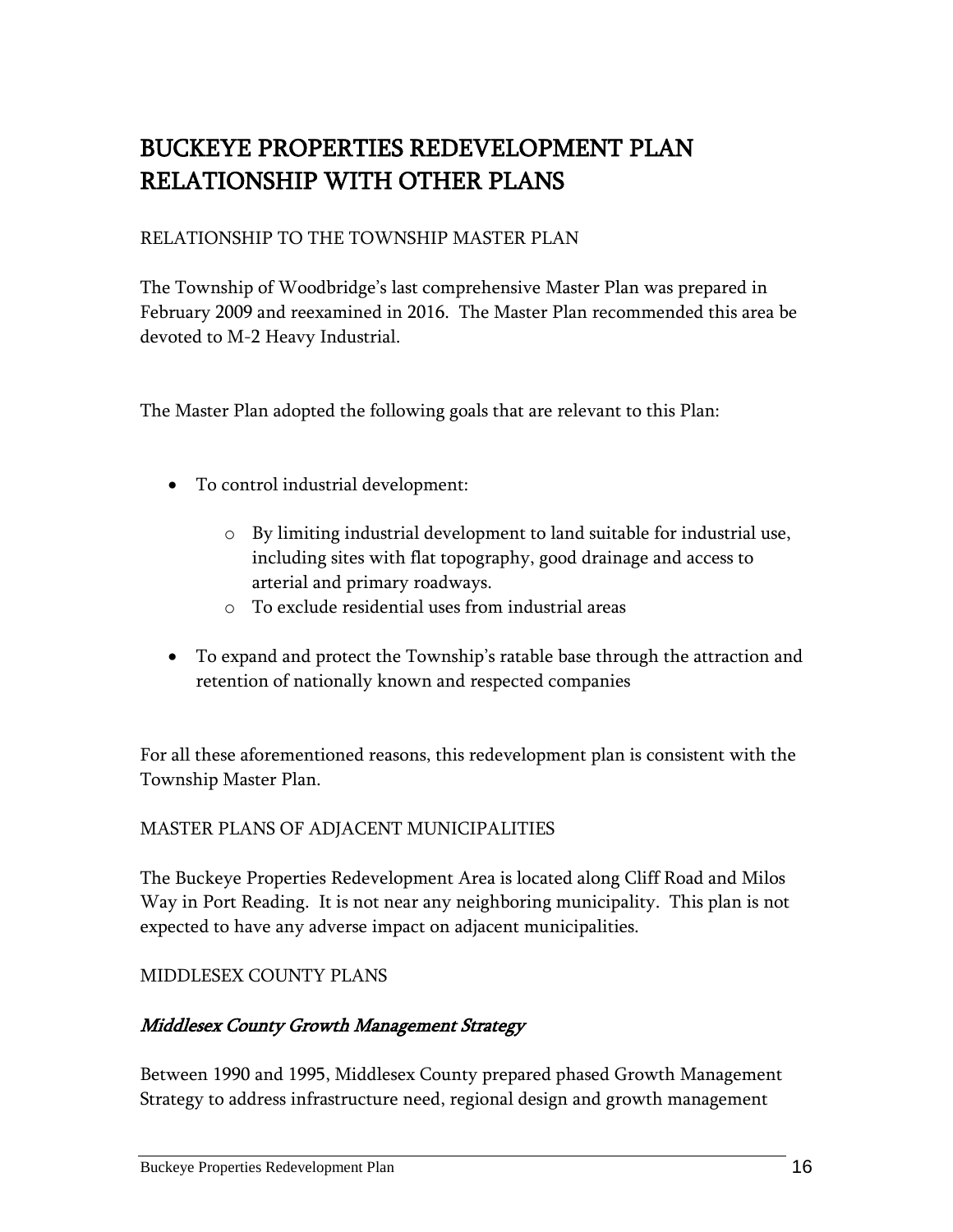strategies. The County was subdivided into four regions. Woodbridge Township is located in the northeast region, as were all neighboring municipalities.

Phase I of the plan found that large levels of public & private investment were necessary to maintain infrastructure with the highest cost items being maintenance and improvement to sewers, parks and roads.

Phase II of the plan focused on managing actual growth pertaining to five specific case studies. None of the case studies focused on areas of Woodbridge.

In Phase III of the study, three primary recommendations were made as part of the Metropark Case Study:

- Traffic congestion inhibits growth in the area. Access to Metropark is limited by the narrow rail underpasses and New Jersey Transit's parking expansion will place an even greater burden on local roads. Transportation management measures should be implemented intensively for this area;
- The NJ Transit parking deck project includes the construction of space for retail facilities to better serve commuter needs. Additional retail development to serve nearby office workers should be evaluated;
- Growth in this study area is limited by increasingly scarce buildable land and the need for increased sewage capacity in the Township. A stormwater management plan should be developed for the entire South Branch of the Rahway River drainage area in order to determine the most effective stormwater control measures.

This Redevelopment Plan is consistent with the recommendations discussed in the Middlesex County Growth Management Strategy and will serve to offer some of "the retail development" contemplated for neighboring office workers.

# Consistency with Middlesex County Master Plan

The Buckeye Properties Redevelopment Area is generally consistent with the elements of the Middlesex County Master Plan, a document that addresses sprawl and sustainability in the region. The Buckeye Properties Redevelopment Plan relates directly to the goals, values and objectives of the Middlesex County Master Plan which aims to: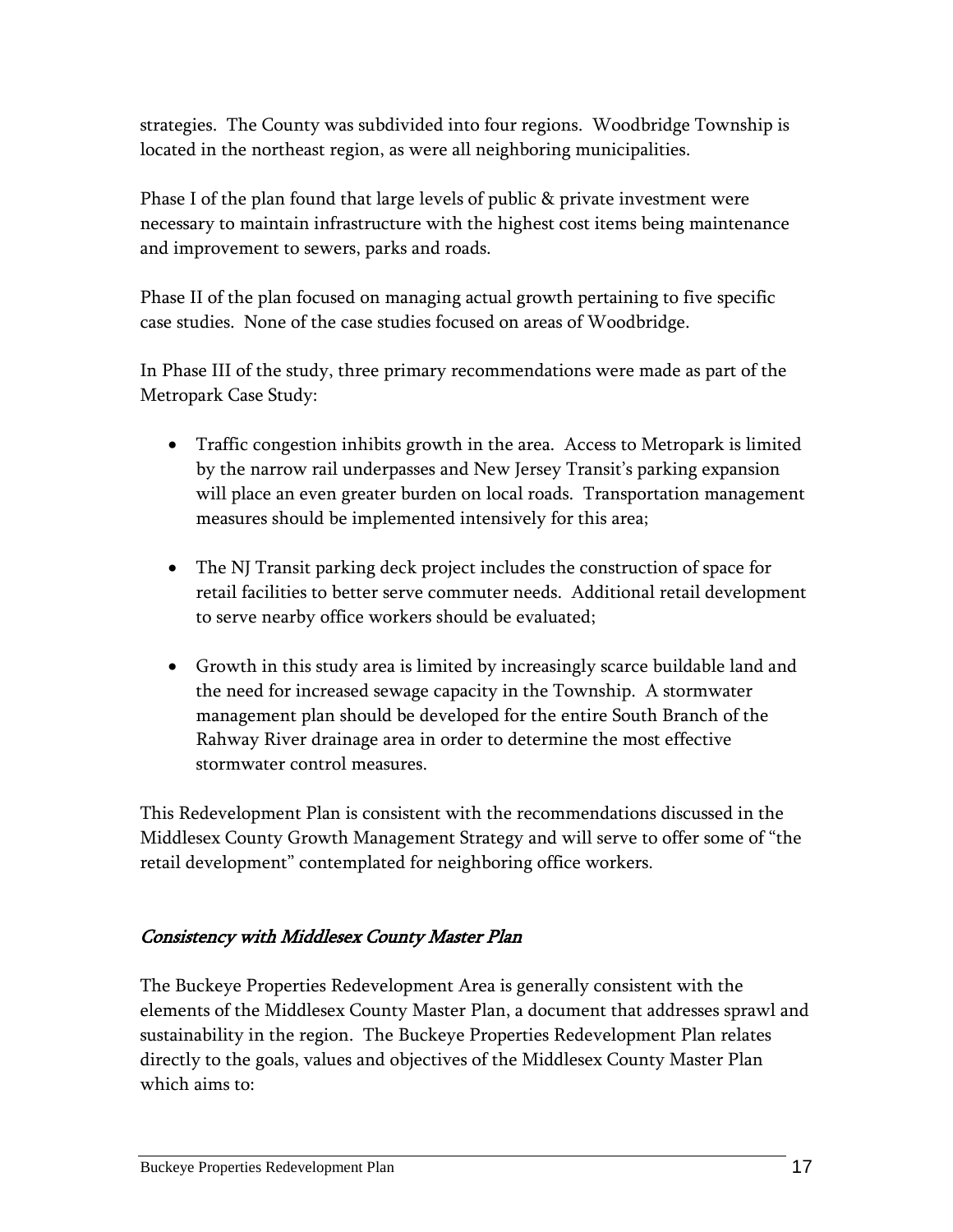- Make fuller use of existing transportation lines and facilities. The County Plan anticipated that public transportation would achieve greater significance as a necessary alternative to the private automobile, with its attendant problems of pollution, energy availability, and congestion;
- Find a more feasible alternative to the present situation of "strip" commercial development found on major roads, and single-family homes on unnecessarily large lots;
- "Cluster" future growth around definable town centers and transportation facilities to include commercial and office employment as well as residential, with land use intensity decreasing as distance from the town center increases.

# New Jersey State Development & Redevelopment Plan

The Buckeye Properties Redevelopment Plan is consistent and would effectuate the plans and policies of the New Jersey State Development and Redevelopment Plan (SDRP), adopted in 2001. The SDRP is a unique document that guides State-level development and redevelopment policy as well as local and regional planning efforts. This Plan is consistent with the following statewide goals in the SDRP.

- Revitalize the State's cities and towns;
- Promote beneficial economic growth, development and renewal for all residents of New Jersey;
- Protect the environment, prevent and clean up pollution;
- Provide adequate public facilities and services at a reasonable cost;
- Preserve and enhance areas with historic, cultural, scenic, open space, and recreational value;
- Ensure sound and integrated planning and implementation statewide.

The SDRP also includes a State Plan Policy Map, which divides the state into regions, known as Planning Areas, and includes specific goals for each area.

The Policy Map also identifies "Centers", locations into which development is to be directed, "Environs," areas to be protected from future growth. The Township of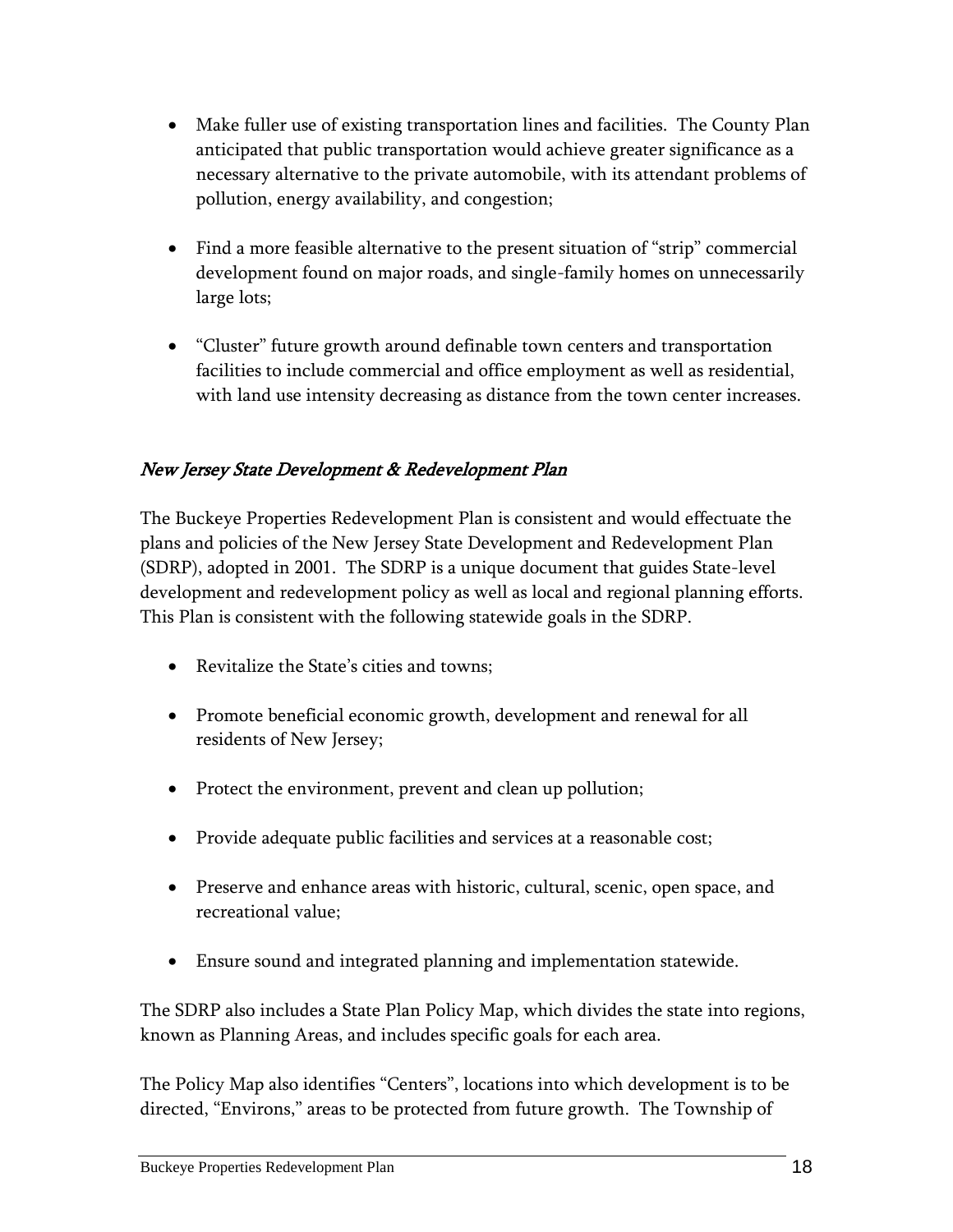Woodbridge falls in the 'Metropolitan Planning Area' (PA1). The State Plan recognizes that all communities in this planning area are essentially fully developed; hence much of the change in land uses will occur as redevelopment.

The State Plan's planning objectives for the 'Metropolitan Planning Area' includes:

- Providing for much of the state's future redevelopment;
- Revitalizing cities and towns;
- Redesigning areas of sprawl;
- Protecting the character of existing stable communities.

As of the writing of this Plan, a new State Plan is being developed, called "The State Strategic Plan: New Jersey's State Development and Redevelopment Plan."

This Plan will serve to meet each of these goals for the designated area.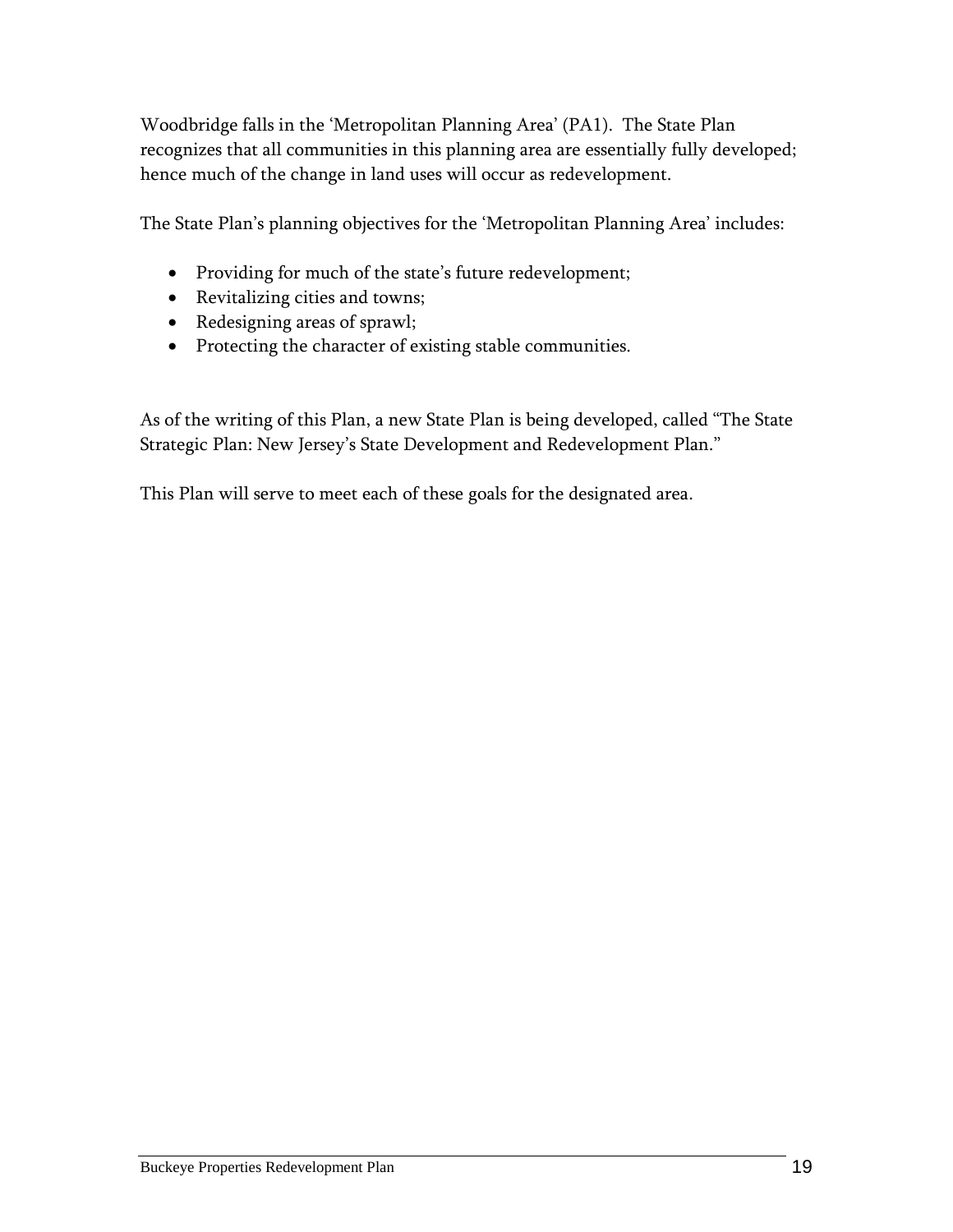# <span id="page-22-0"></span>IMPLEMENTATION OF THE REDEVELOPMENT PLAN

## REDEVELOPMENT ENTITY

The Woodbridge Township Redevelopment Agency will serve as the Redevelopment Entity.

#### Phasing:

- Projects may be developed in phases;
- The phasing may include phased start and completion dates among the various land use components, as well as internal phasing schedules within sections, subject to specific provisions in the redevelopment agreement.

#### Relocation:

There is no relocation that will be required to implement this plan.

#### SELECTION OF DESIGNATED DEVELOPERS

Potential redevelopers will be required to submit to the Redevelopment Entity for review and approval prior to the designation of a redeveloper(s) at a minimum:

- Financial responsibility and capability;
- Estimated development cost;
- Estimated time schedule;
- Conceptual site plans including elevations;
- Fiscal impact analysis.

#### APPOINTMENT OF A DESIGNATED REDEVELOPER

The Redevelopment Entity may select one or more redevelopers to participate in the implementation of the Redevelopment Plan.

As part of the process to be designated a redeveloper, the Redevelopment Entity will negotiate a formal Redevelopment Agreement.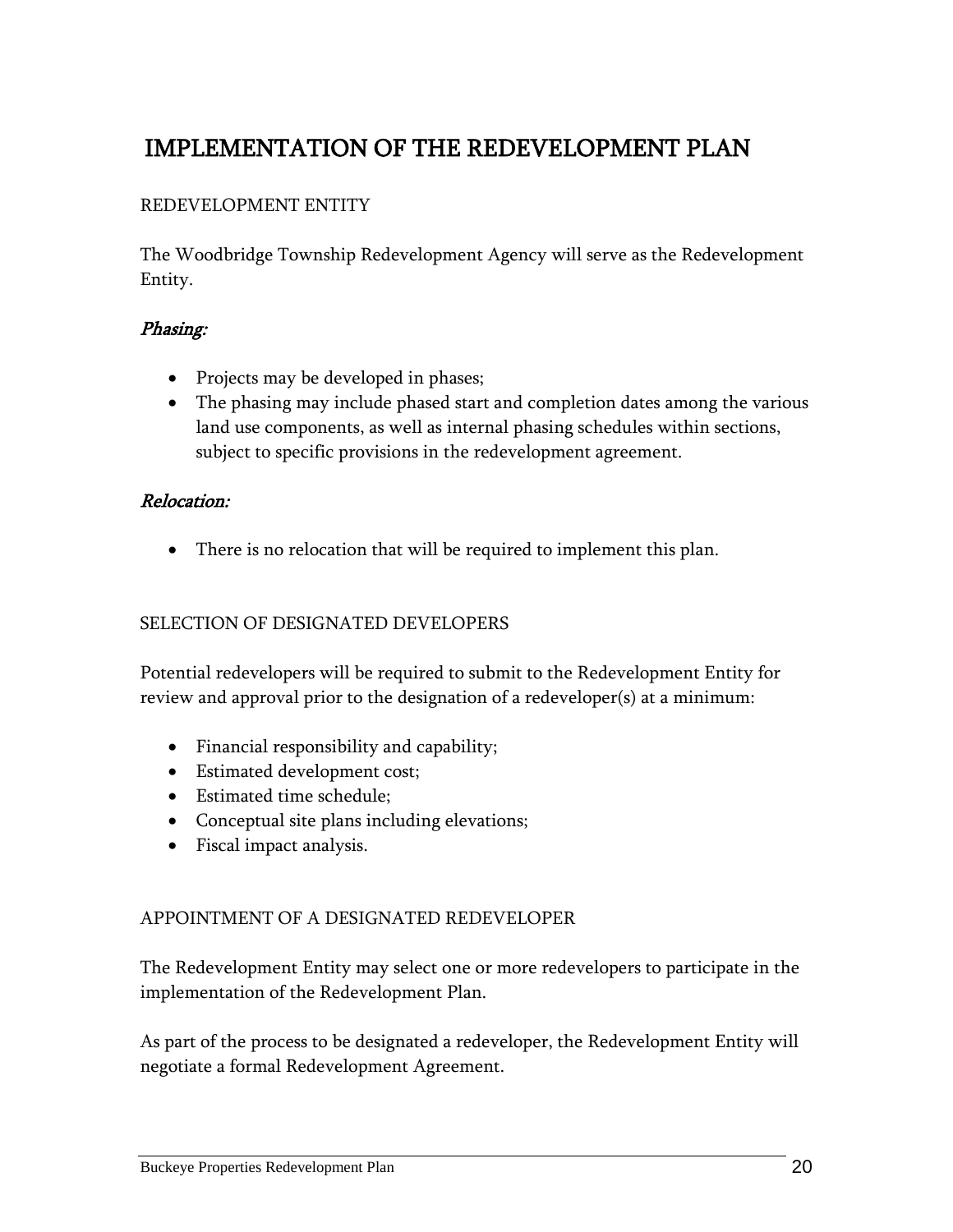Designation of a Redeveloper(s) by the Redevelopment Entity shall be subject to the execution of an appropriate Redevelopment Agreement.

A person or entity that owns or controls the parcels within the Redevelopment Area shall be given priority in the designation of Redeveloper, provided such person or entity has appropriate development experience and financial resources, as this would minimize acquisition costs and delay.

# CONDITIONS IN REDEVELOPMENT AGREEMENT(S)

Each Redevelopment Agreement will be contingent upon the following conditions, restrictions, and/or requirements.

- 1. Each Redevelopment Agreement will incorporate the pertinent aspects of the selected redeveloper's proposal and will address financial considerations, planning, phasing, development and such other issues as deemed appropriate and/or as required according to state law in order to implement the Redevelopment Plan.
- 2. A designated redeveloper will be obligated to complete on-site improvements as approved, together with any specified off-site improvements, as may be required in accordance with the Redevelopment Plan and the Redevelopment Agreement.
- 3. Any necessary deed of conveyance shall include a restriction that the designated redeveloper and his successors or assigns shall devote land to the uses specified in the Redevelopment Plan and shall not devote such land to any other uses.
- 4. No designated redeveloper will be permitted to dispose of property until the issuance of the Certificate of Completion, unless the prior written consent of the Redevelopment Agency has been obtained other than as may be provided in the Redevelopment Agreement.
- 5. No covenant, agreement, lease, conveyance, or other instrument shall be effective or executed by the Township of Woodbridge and the Redevelopment Entity or by the purchasers or lessees from them, or by any successors in interest of such purchasers or lessees, by which land in the Redevelopment Area is restricted as to sale, lease, or occupancy upon the basis of race, color, creed, religion, ancestry, national origin, sex, or marital status.